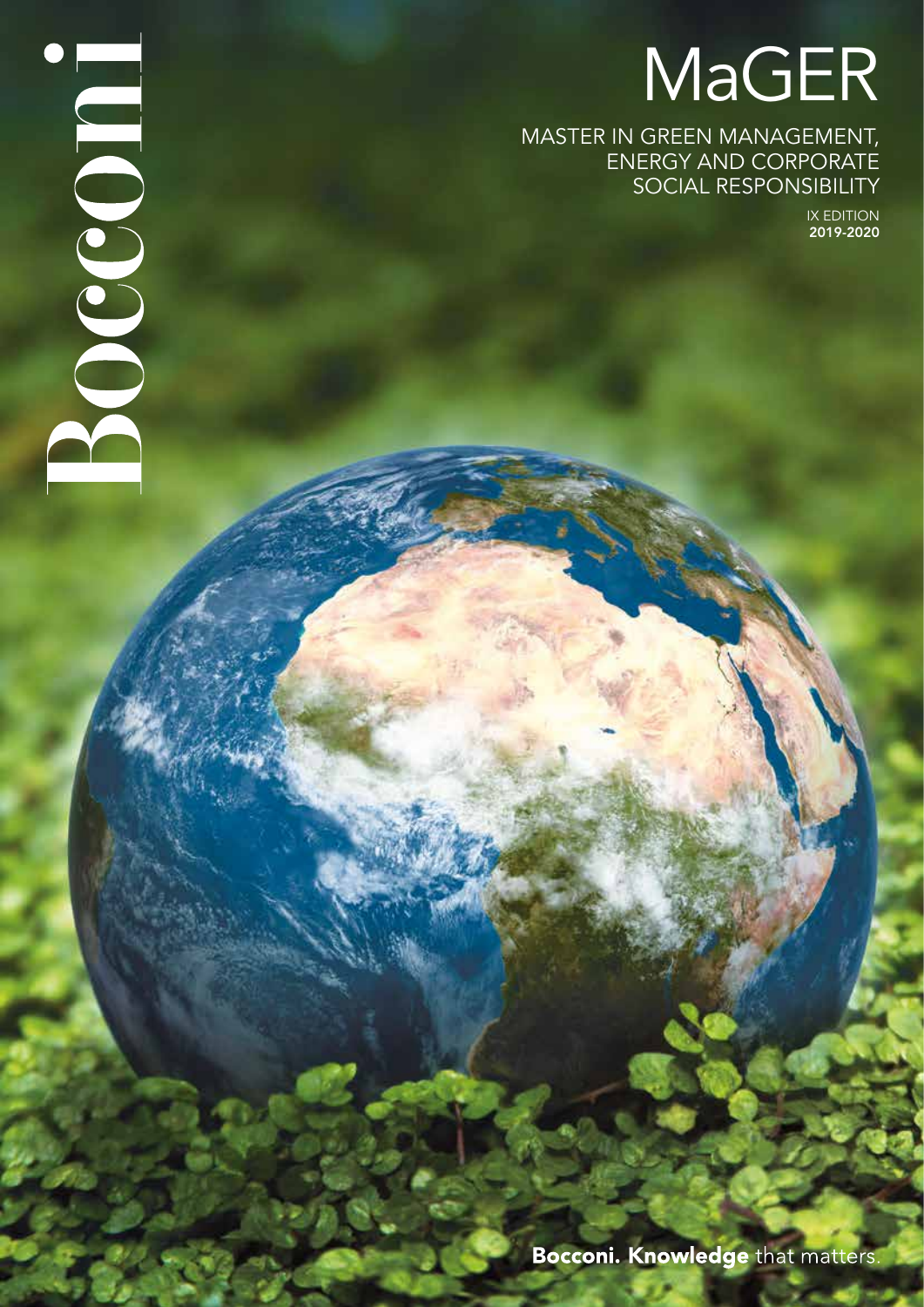#### ABOUT MaGER PROGRAM DIRECTOR MATTEO DI CASTELNUOVO

MaGER is a unique opportunity for students interested in building a professional career in a multi-disciplinary area characterized by growing momentum worldwide

We have a distinct program structure that integrates in-class lectures with real-life experiences in cooperation with leading corporations and institutions



Management" You will be part of an international class with students from all over the world, allowing you to create a network of contacts with different cultural and educational backgrounds

This innovative program has been ranked 1<sup>st</sup> out of 100 programs since 2015 in the Eduniversal Best Masters Ranking, in the category "Sustainable Development and Environmental

Our experienced and qualified faculty is a carefully selected mix of academics and practitioners who share their knowledge and expertise on the topics in the program

### PLACEMENT STATISTICS\*

## 100%



\* 2017 graduates, one year after their graduation

\*\* Includes: Education, Social Entrepreneurship, Research and Development, Chemicals and Pharmaceuticals \*\*\* Includes: Operations, Research and Development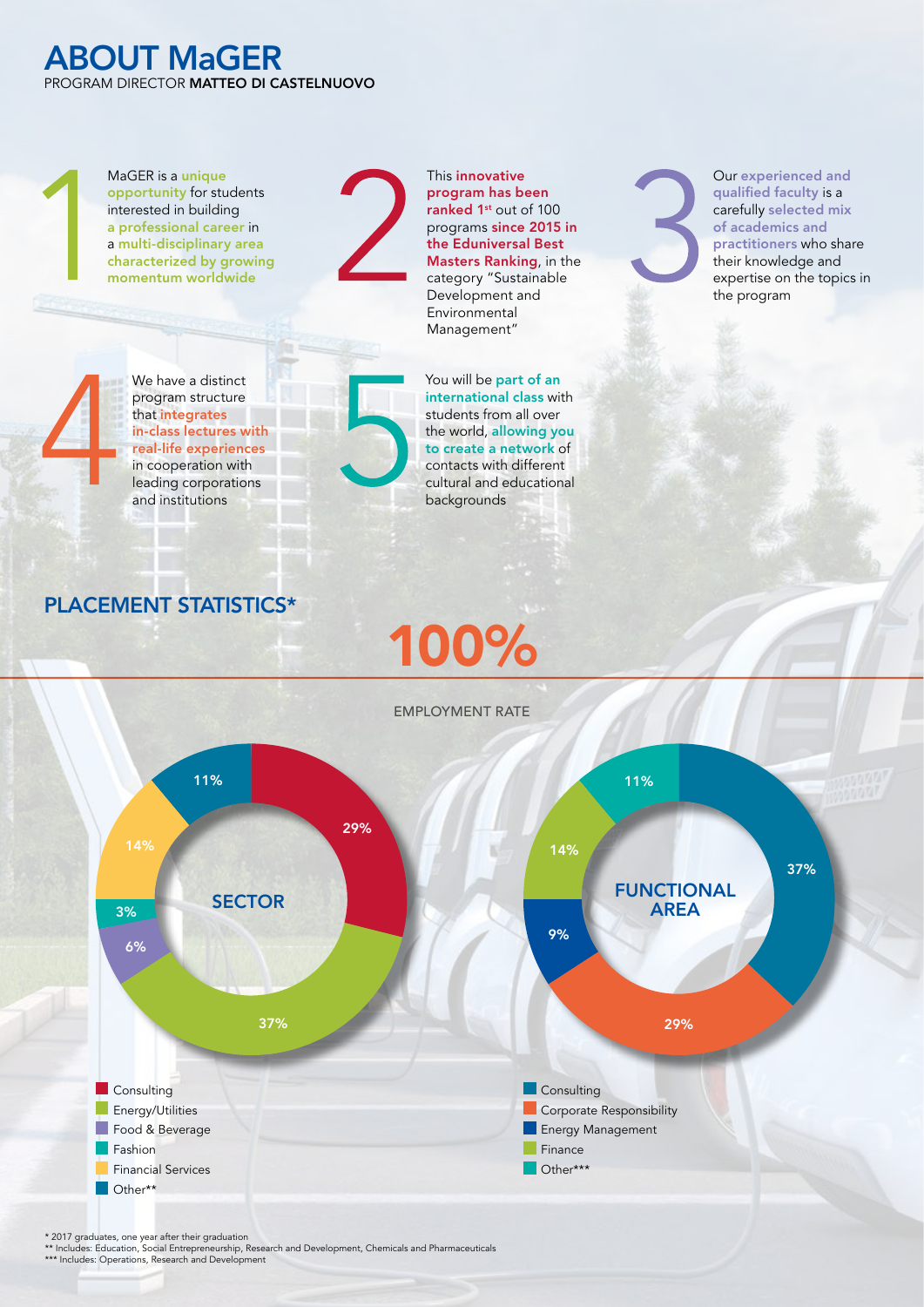

#### LEARNING OBJECTIVES

The MaGER program has been designed to attract talented students and young professionals interested in acquiring skills and competencies in economic, regulatory and managerial aspects of environmental and energy issues, through a balanced combination of theory and practice.

The program is particularly relevant to pursue a career in:

- Sustainability, energy and innovation within leading companies in both the public and private sectors
- Consulting firms
- Utilities
- International organizations and NGOs
- Public institutions

#### CLASS PROFILE\*

| AVERAGE AGE        | 25         |
|--------------------|------------|
| ITALIAN            | <b>58%</b> |
| <b>NON-ITALIAN</b> | 42%        |

#### ACADEMIC BACKGROUND

Economics and Management, Zoology, Engineering, Environmental Sciences, International Relations, Law, Management, Marketing and Communication, and Political Science.

#### COUNTRIES REPRESENTED

Belgium, France, India, Ireland, Italy, Romania, Spain, the Netherlands, Switzerland, Tunisia, and the US.

\* 2018-2019 class profile

#### APPLICANT PROFILE

This Master program is tailored to fit recent graduates and young professionals with a few years of work experience.

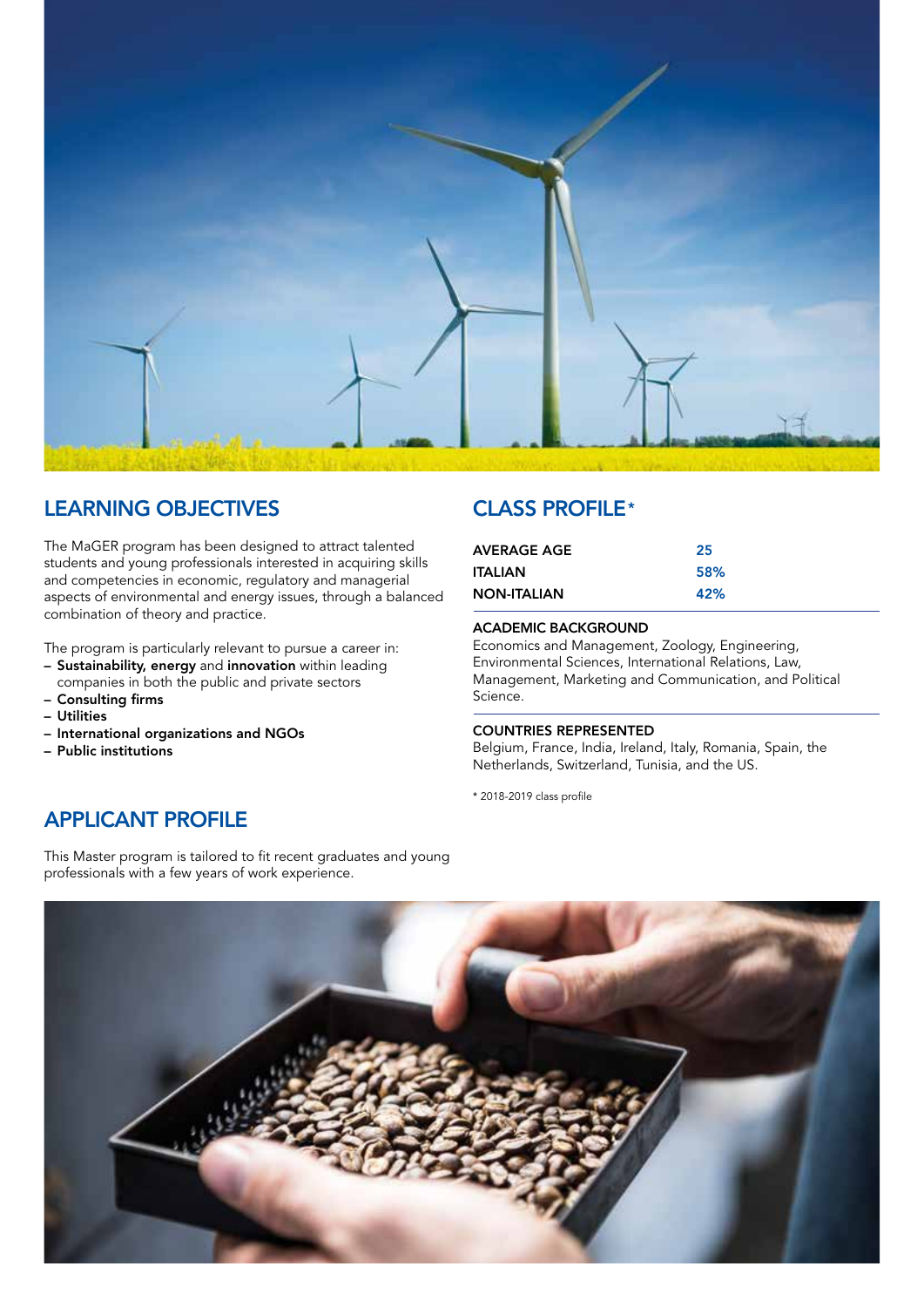## PROGRAM STRUCTURE

The Master in Green Management, Energy and Corporate Social Responsibility is a 12-month program. It is held on a full-time basis from January to December and completely taught in English.

Seminars, projects with external partners, workshops and group activities integrate the learning process with real-life experiences during the first three terms.

The last part of the program is devoted to an in-company experience on the topics learned during the master. As an alternative, students can apply for a research project.

In-company experiences and research projects are tutored by the Master's faculty members.

MaGER was the first Specialized Master program at Bocconi to introduce the use of wireless devices and interactive academic software to enhance the student learning experience. Therefore, all students are required to bring their own wireless device for class work. Please see www.unibocconi.eu/mager for more information.



#### FIELD PROJECT

Field projects are short-term assignments to be carried out in close cooperation with a company or any other organization interested in taking advantage of the training provided by this specialized program.

Over the years, field projects have been organized with leading global organizations in the fields of corporate sustainability, energy and environment, such as: Accenture, Barilla, Burberry, Deloitte, DNV GL, Enel, Eni Gas e Luce, Engie, Epex SpoT, ERG, FCA, Ferrero, H&M, IKEA, KPMG, Lavazza, RES4Africa, RTE, Sorgenia, Terna, VF.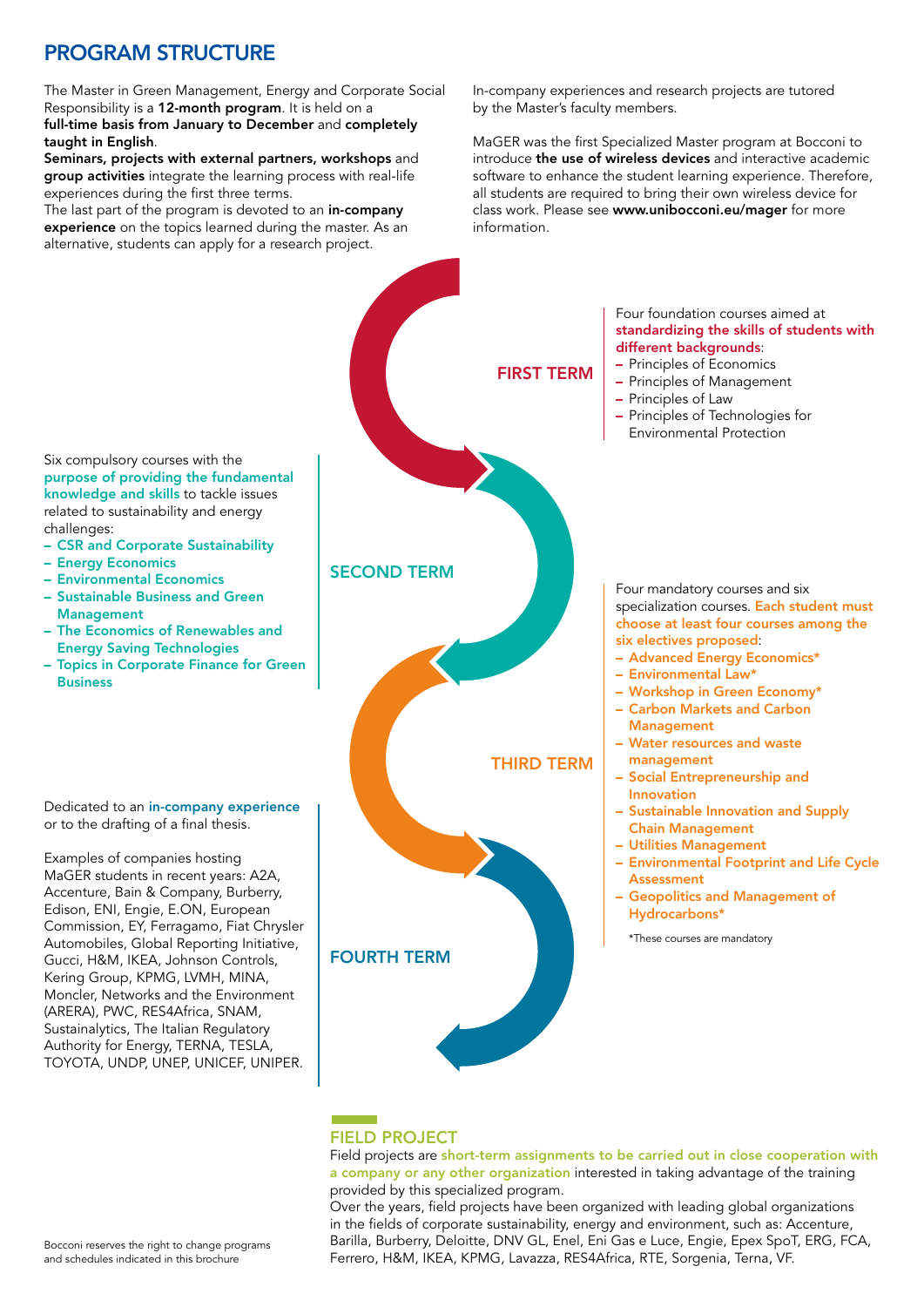## APPLICATION DEADLINES

Applications will be open between 18 June and 16 October 2019. Application deadline: 16 October 2019

For complete information regarding the application and selection process, please see the website at:



## TUITION AND SCHOLARSHIPS

Tuition fees for the 2019-2020 edition are €14,000 (for both Italian and international students) and include course materials, use of Bocconi facilities and access to the Library and MaGER online databases.

A limited number of scholarships fully and partially covering tuition and fees are offered by MaGER corporate partners. Scholarships are assigned to applicants on the basis of merit criteria according to the outcome of the selection process.

For more information regarding loan opportunities, find out more at:

#### www.unibocconi.eu/specializedmasterloans **CA**

#### COMPLETE INFORMATION ABOUT MaGER IS AVAILABLE AT www.unibocconi.eu/mager





EAT LOCAL